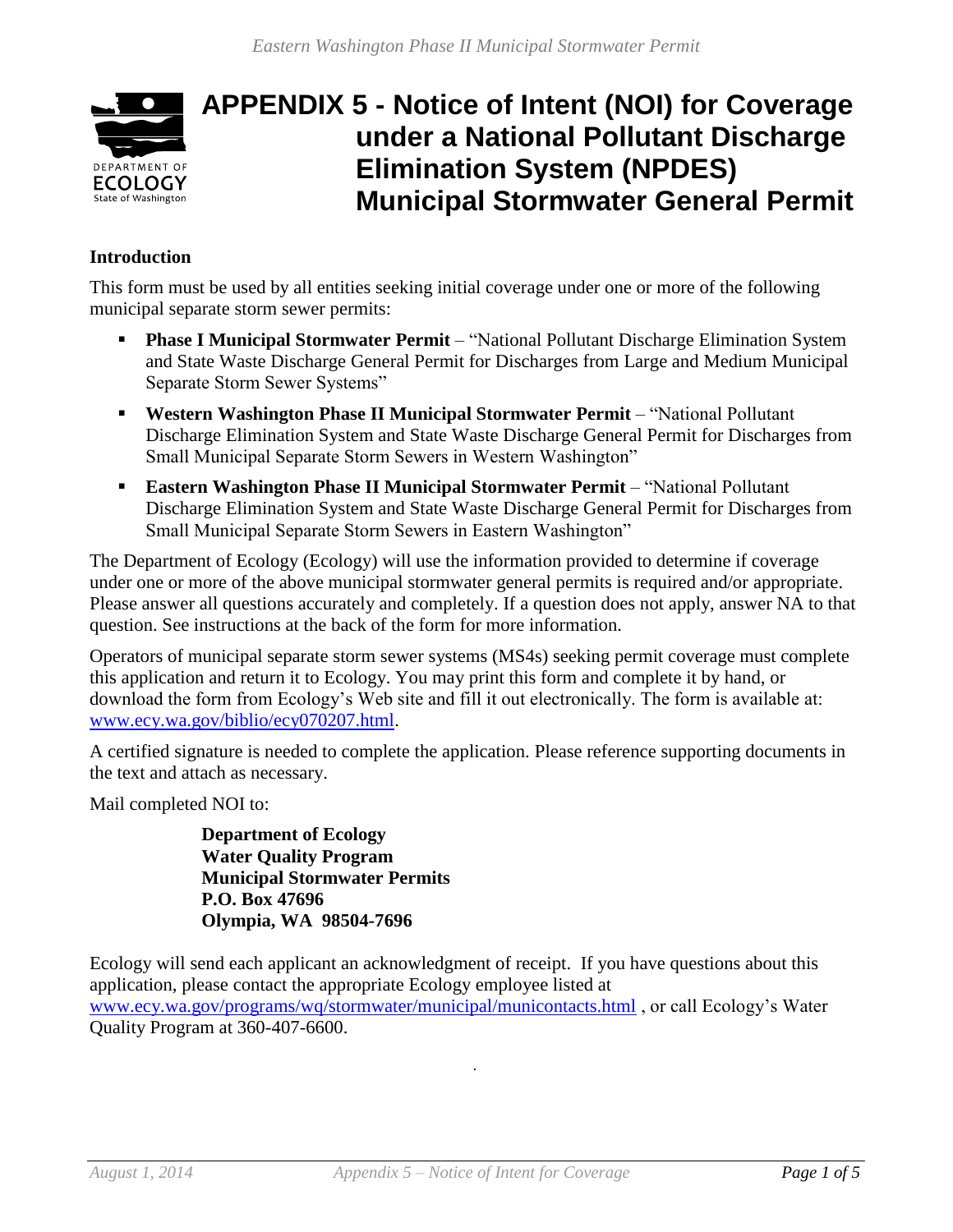## **Part 1 - Owner/Operator Information**

| A. Applicant Information                         |        |        |      |      |
|--------------------------------------------------|--------|--------|------|------|
| Name of city, county, or special district:       |        |        |      |      |
| <b>Mailing Address:</b>                          |        |        |      |      |
| PO Box (Optional) :                              |        |        |      |      |
| City:<br>State:                                  |        |        |      | Zip: |
| <b>B. Responsible Official or Representative</b> |        |        |      |      |
| Name:                                            |        |        |      |      |
| Title:                                           |        |        |      |      |
| Phone:                                           |        |        |      |      |
| Email:                                           |        |        |      |      |
| <b>Mailing Address:</b>                          |        |        |      |      |
| PO Box (Optional) :                              |        |        |      |      |
| City:                                            |        | State: |      | Zip: |
| C. Billing Address, if different                 |        |        |      |      |
| Name:                                            |        |        |      |      |
| <b>Mailing Address:</b>                          |        |        |      |      |
| PO Box (Optional) :                              |        |        |      |      |
| City:                                            | State: |        | Zip: |      |
|                                                  |        |        |      |      |
| <b>D. Primary Contact Person</b>                 |        |        |      |      |
| Name:                                            |        |        |      |      |
| Title:                                           |        |        |      |      |
| Phone No. Business:<br>$Ext.$ :                  |        |        |      |      |
| Email:                                           |        |        |      |      |
| Fax No. (Optional):                              |        |        |      |      |
| <b>Mailing Address:</b>                          |        |        |      |      |
| PO Box (Optional):                               |        |        |      |      |
| City:                                            | State: |        | Zip: |      |
|                                                  |        |        |      |      |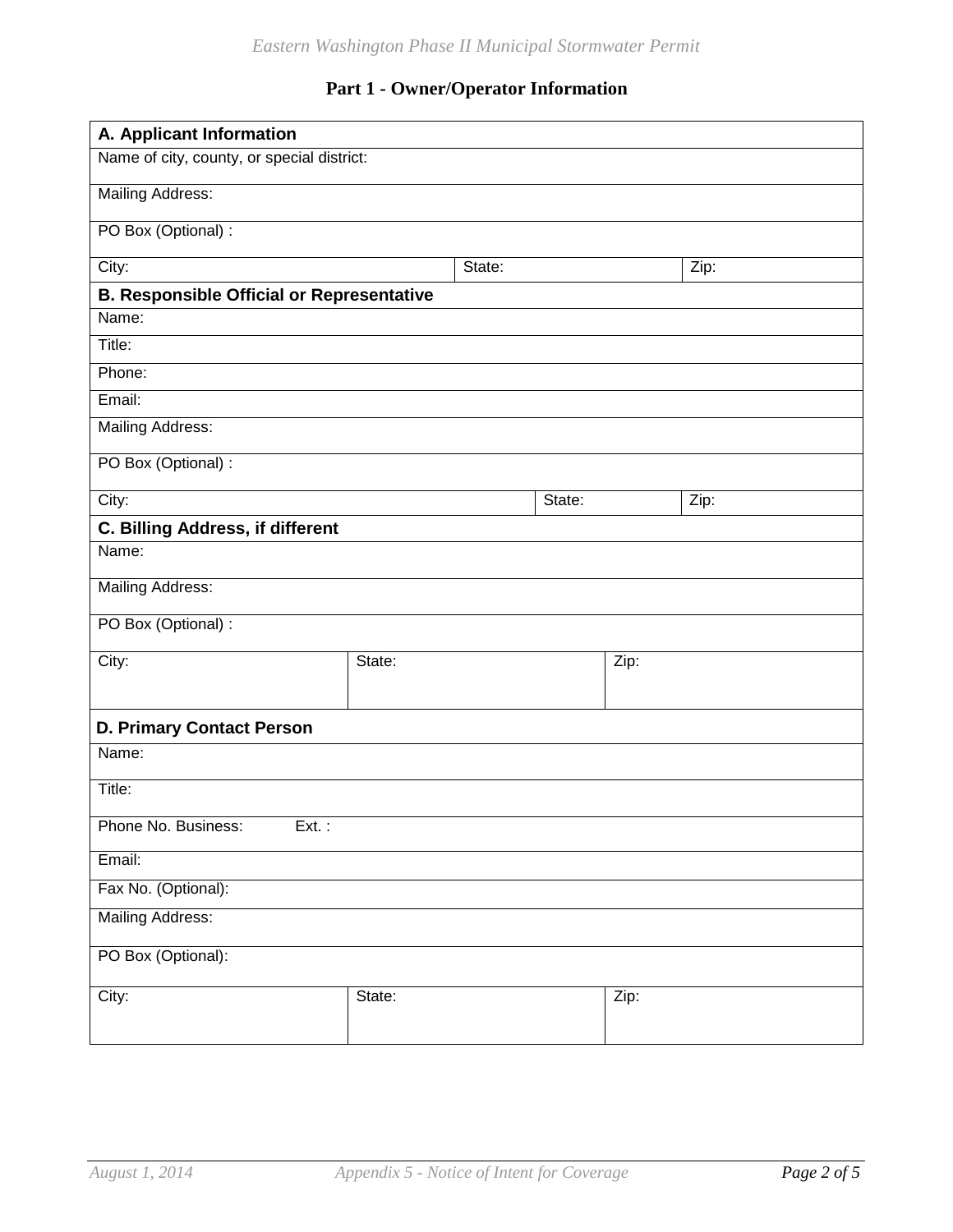| <b>E. Ownership Status</b>                      |                      |  |
|-------------------------------------------------|----------------------|--|
| (check appropriate box)                         |                      |  |
| $\Box$ City or Town                             |                      |  |
| County                                          |                      |  |
| Federal                                         |                      |  |
| $\Box$ Federally-recognized Indian Tribe        |                      |  |
| Special Purpose District: (secondary permittee) |                      |  |
| $\Box$ Diking/drainage district                 | $\Box$ Port          |  |
| $\Box$ Flood control district                   | $\Box$ University    |  |
| $\Box$ Public school district                   | $\Box$ Park district |  |
| $\Box$ State agency (give name) $\Box$          |                      |  |
| $\Box$ Other (please describe)                  |                      |  |
|                                                 |                      |  |

#### **Part 2 – Permits under which the applicant is requesting coverage** (see instructions)

- $\Box$  Phase I Municipal Stormwater Permit
- □ Western Washington Phase II Municipal Stormwater Permit
- Eastern Washington Phase II Municipal Stormwater Permit

If you own or operate MS4s that are located in areas covered by more than one permit, please list the locations of all of the MS4s for which you are requesting permit coverage.

#### **Part 3 – Population served by the MS4**

Estimated resident population (public entities that are not cities, towns, or counties also include commuter populations) served by the MS4 within the geographic area(s) covered by the permits:

#### **Part 4 – Map(s)**

- A. Is part of the MS4 located within Indian Country (within a reservation or on land held in trust for a tribe)? For the Puyallup reservation only, check "yes" if MS4 is located on trust lands and "no" if any part of the MS4 is located on fee lands.  $\square$  Yes  $\square$  No
- B. For special purpose districts only, attach a map or maps delineating the geographic area served by the MS4.  $\Box$  Attach map(s) to this form  $\Box$  Not applicable

#### **Part 5 – Co-Permittee information**

Complete this part of the NOI only if you are applying as a Co-Permittee with another entity to meet the requirements of the permit. Permittees that apply as Co-Permittees are responsible for meeting permit conditions related to their discharge(s).

If you are applying with another entity or entities as Co-Permittee(s) please include, as an attachment to this NOI, a summary of the permit obligations that will be carried out jointly among Co-Permittees. The summary must identify the other Co-Permittee(s) and must be signed by the other Co-Permittee(s).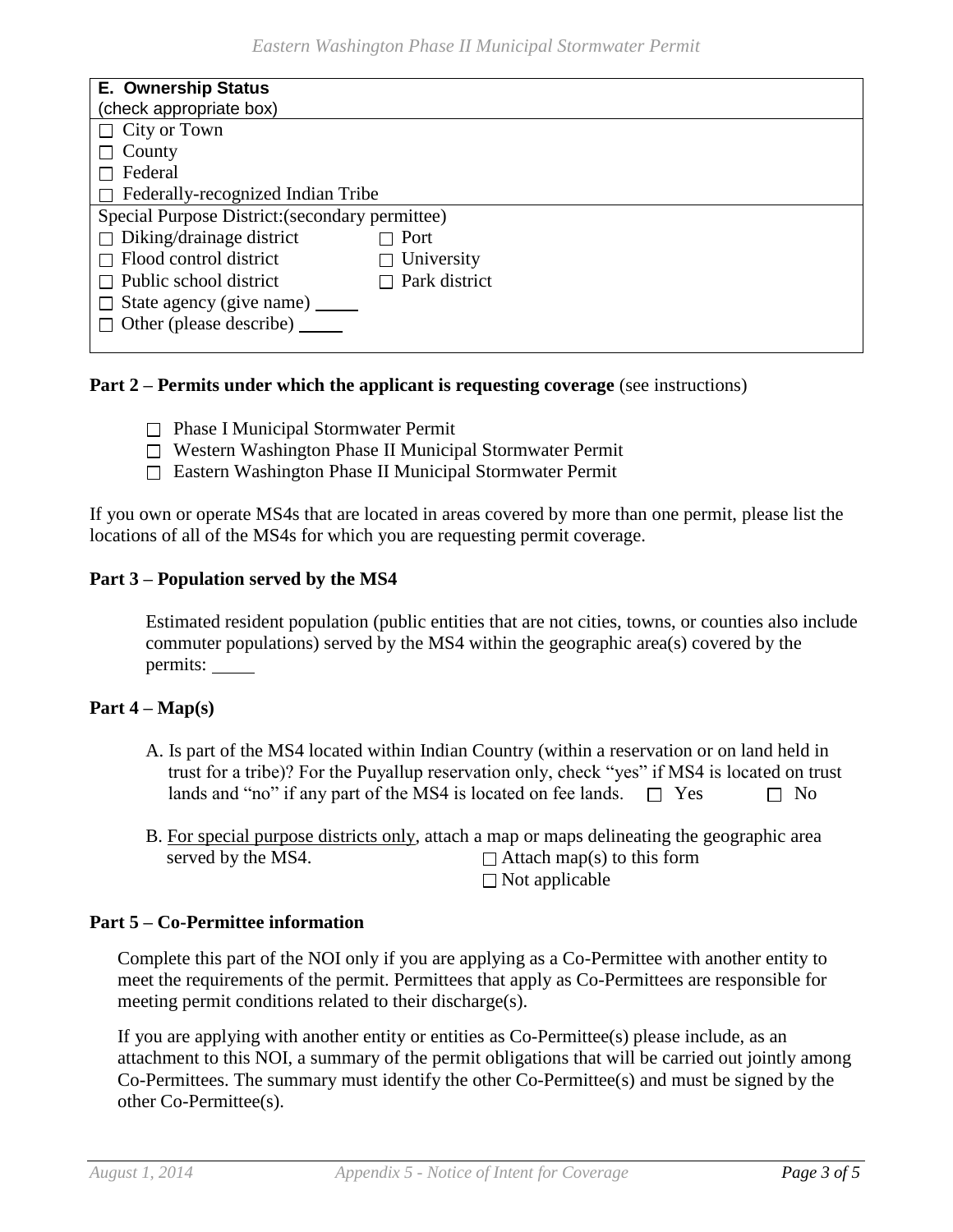$\Box$  Attach a summary of joint permit obligations

 $\Box$  Summary is signed by all Co-Permittees

 $\Box$  Not Applicable

#### **Part 6 - Relying on another entity to satisfy permit requirement(s)**

Complete this part of the NOI only if you are relying on another entity to satisfy all of the requirements of the permit. Permittees that rely on another entity to satisfy all of their permit obligations remain responsible for permit compliance if the other entity fails to implement the permit conditions. Permittees may rely on another entity provided:

1. The other entity agrees to take on responsibility for implementation of the permit requirement(s),

AND

2. The other entity implements the permit requirements.

If you are relying on another entity or entities to satisfy all of the permit obligations, please include as an attachment to this NOI a summary of the permit obligations that will be carried out by another entity. The summary must identify the other entity or entities and must be signed by the other entity or entities.

 $\Box$  Attach summary of permit obligations carried out by another entity

 $\Box$  Summary is signed by all other entities

 $\Box$  Not Applicable

#### **Part 7 – Public Notice**

A public notice must be published at least *once each week for two consecutive weeks* in a *single* newspaper of general circulation in the county or city in which the district or entity is located. See the NOI instructions for the public notice language requirements. Permit coverage will not be granted sooner than *31 days* after the date of the second public notice.

Submit the NOI and public notice to Ecology before the date of the first public notice. A copy of the NOI and public notice may be faxed to (360) 407-6426.

Name of the newspaper that will publish the public notices:

Provide the **exact** dates (mm/dd/yy) that the first and second public notices will appear in the newspaper:

Date of the first notice  $\frac{\ }{\ }$  /  $\frac{\ }{\ }$ 

Date of second notice  $\frac{\sqrt{2}}{2}$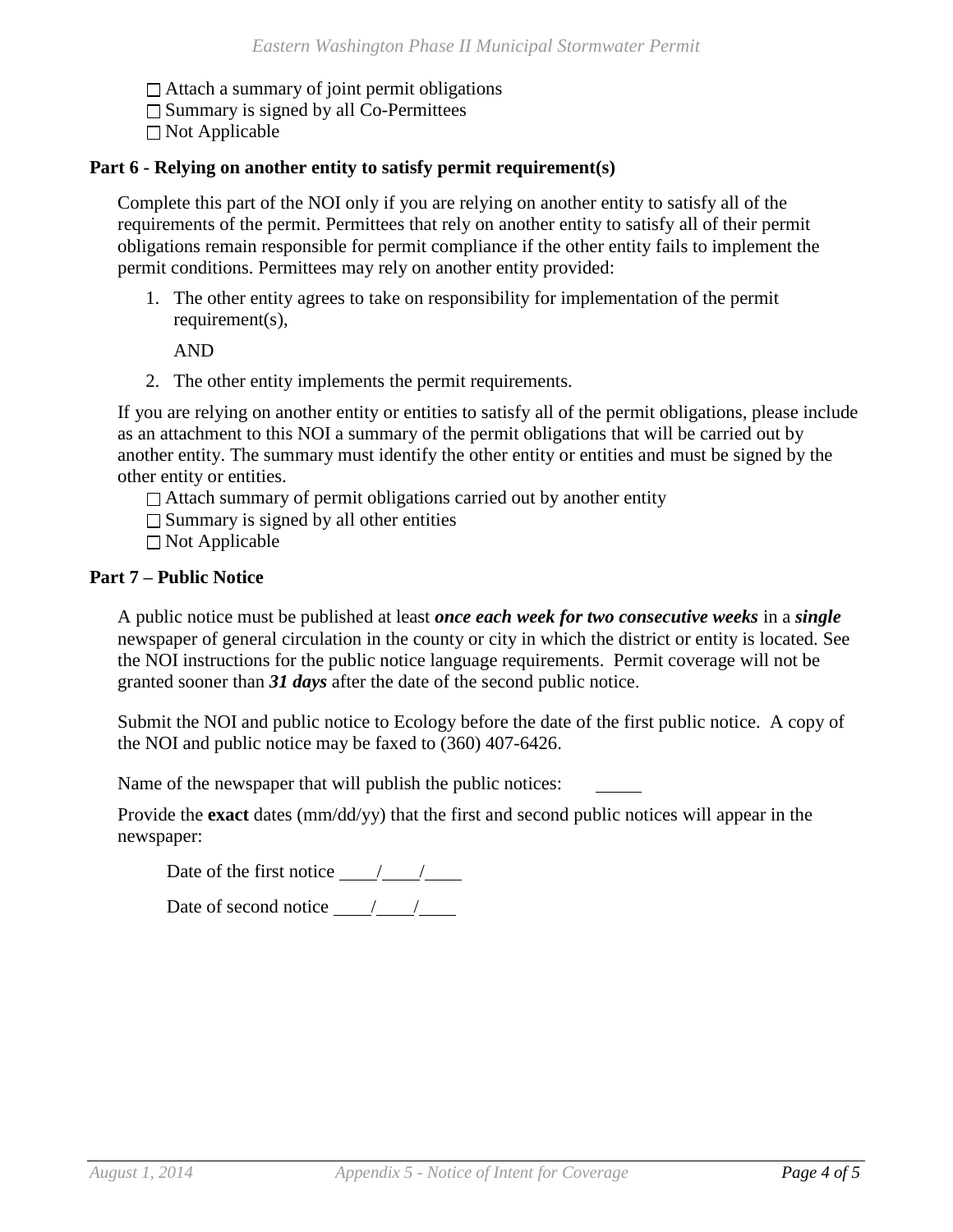#### **Part 8 - Certification**

I certify under penalty of law that this document and all attachments were prepared under my direction or supervision in accordance with a system designed to assure that qualified personnel properly gather and evaluate the information submitted. The information submitted is, to the best of my knowledge and belief, true, accurate, and complete. I am aware that there are significant penalties for submitting false information, including the possibility of fine and imprisonment for knowing violations.

| <b>Print or type name</b> of responsible official or representative | Title |  |
|---------------------------------------------------------------------|-------|--|
|                                                                     |       |  |
| <b>Signature</b> of responsible official or representative          | Date  |  |

*If you need this document in a format for the visually impaired, call the Water Quality Program at 360-407-6600. Persons with hearing loss can call 711 for Washington Relay Service. Persons with a speech disability can call 877-833-6341.*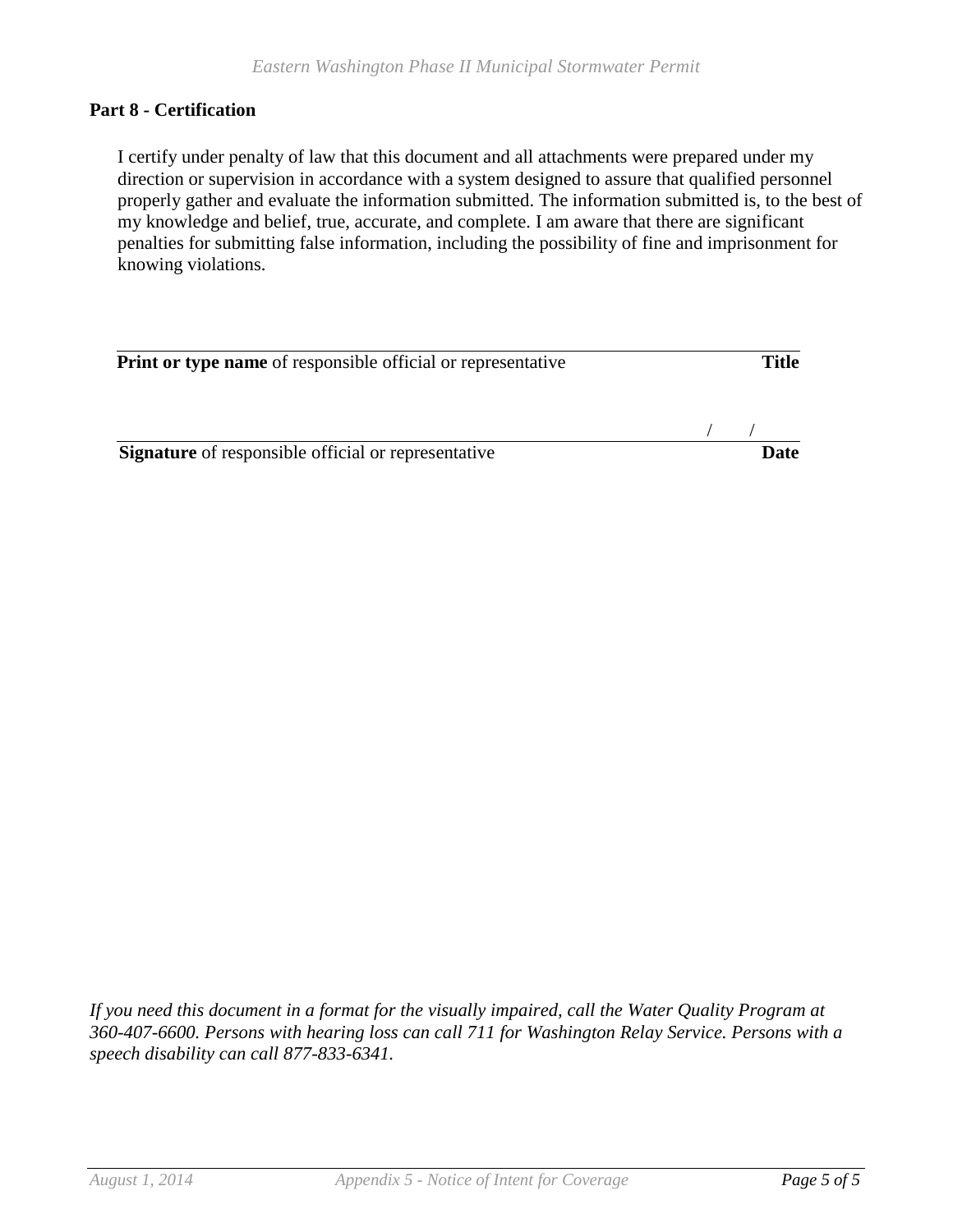### **INSTRUCTIONS**

These instructions will help you prepare an application, referred to as a Notice of Intent (NOI), for coverage under a National Pollutant Discharge Elimination System (NPDES) General Permit and State Waste Discharge Permit for stormwater discharges associated with MS4s in Washington State.

#### **Questions?**

If you have questions, please contact the Ecology employee who manages the permit in the county or counties in which your facility or district is located available at

<http://www.ecy.wa.gov/programs/wq/stormwater/municipal/municontacts.html> or, call Ecology's Water Quality Program office at 360-407-6600, and the receptionist will direct you to a staff member who can assist you.

#### **Who must apply?**

Federal and state law requires all operators of **regulated MS4s** to apply for and obtain coverage under this permit or to be permitted under a separate individual permit, unless it qualifies for a waiver or exemption in accordance with conditions described below (see *Who does not need to apply?)*.

- 1. A **regulated MS4** is a municipal separate storm sewer system that:
	- Is located within, or partially within, the unincorporated areas of Clark, King, Pierce or Snohomish counties; or
	- Is located within, or partially within, the cites of Seattle or Tacoma; or
	- Is located within the other areas defined in the permits. See list of cities and counties in Part 2 of the line-by-line instructions or Ecology's maps of permit coverage [www.ecy.wa.gov/programs/wq/stormwater/phase\\_2/maps.html](http://www.ecy.wa.gov/programs/wq/stormwater/phase_2/maps.html) for more information on these locations; or
	- Is designated by Ecology

AND

- Discharges stormwater from the MS4 to a water of the United States; and
- Is not eligible for an exemption or a waiver.
- 2. All owners or operators of MS4s that meet the criteria listed above must obtain coverage under this permit. Owners or operators of MS4s may also include, but are not limited to: public flood control districts, public diking, and drainage districts, public schools including universities, and correctional facilities that own or operate an MS4 serving non-agricultural land uses.
- 3. If Ecology determines the MS4 is a significant source of pollution to surface waters of the state, Ecology may require any other operators of small MS4s to obtain permit coverage. Ecology will notify the affected MS4 that permit coverage is required by issuing an administrative order (see RCW 90.48).

#### **Who does not need to apply?**

If either of the following conditions applies, state and federal laws do not require a MS4 to obtain permit coverage:

If the portions of the MS4 located within the census defined urban area(s) that discharge to surface waters serve a total population of less than 1000 people*\*\** and **all** the conditions below apply, then the MS4 qualifies for a waiver and need not apply:

• The MS4 is not contributing substantially to the pollutant loadings of a physically interconnected MS4 that is regulated by the NPDES stormwater program.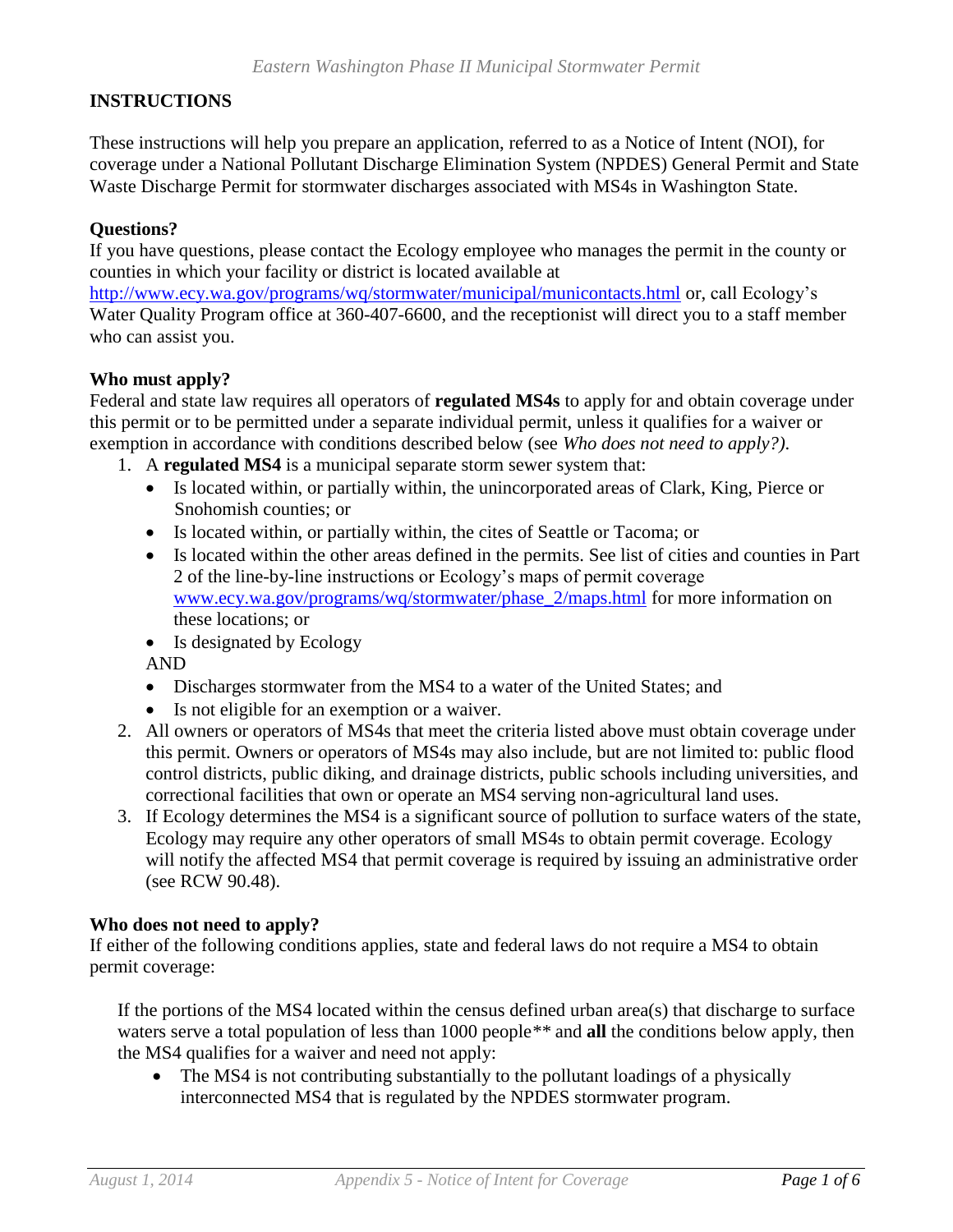- The discharge of pollutants from the MS4 has not been identified as a cause of impairment of any water body to which the MS4 discharges.
- In areas where an EPA approved Total Maximum Daily Load (TMDL), or water quality improvement plan for impaired waters, has been completed, stormwater controls on the MS4 have not been identified as being necessary.

 *\*\*In determining the total population served, cities and counties include resident populations; other public entities include resident and commuter populations as follows:*

- *For publicly operated school complexes including universities and colleges, the total population served includes the sum of the average annual student enrollment plus staff.*
- *For flood control, diking, and drainage districts, the total population served includes residential population and any non-residents regularly employed in the areas served by the MS4.*

Exempt MS4s are those owned or operated by:

- A federal entity, including any department, agency or instrumentality of the executive, legislative, and judicial branch of the Federal government of the United States; or
- Federally recognized Indian Tribes located within Indian Country, including all trust or restricted lands within the 1873 Survey Area of the Puyallup Tribe of Indians.

Federal and tribal MS4s are not covered under this permit but may need coverage under a permit issued by the USEPA.

#### **When to apply**

Submit the NOI to the Department of Ecology on or before the date of the first public notice required in part 7 of this NOI. Ecology must have the permit application during the public comment period required by this NOI in order to provide the public access to the applications as required by state law (WAC 173-226-130(5)).

Ecology cannot grant permit coverage until 31 days after the date of the second public notice. Upon receipt of a complete NOI, Ecology will notify the applicant by mail of confirmation of coverage under the permit. An NOI is deemed complete only after the 30-day public comment period and all other requested information has been supplied. Permit coverage will begin on the date specified in Ecology's letter of confirmation.

#### **Where to apply**

| Mail the signed NOI to: | <b>Washington Department of Ecology</b> |
|-------------------------|-----------------------------------------|
|                         | <b>Water Quality Program</b>            |
|                         | <b>Municipal Stormwater Permits</b>     |
|                         | P.O. Box 47696                          |
|                         | Olympia, WA 98504-7696                  |

#### **Fees**

There is no application fee. Ecology will bill the applicant(s) for permit fees after permit coverage is issued in accordance with Chapter 173-224 WAC. Call the Permit Fee Unit of Ecology at 360-407- 6425 for questions relating to permit fees.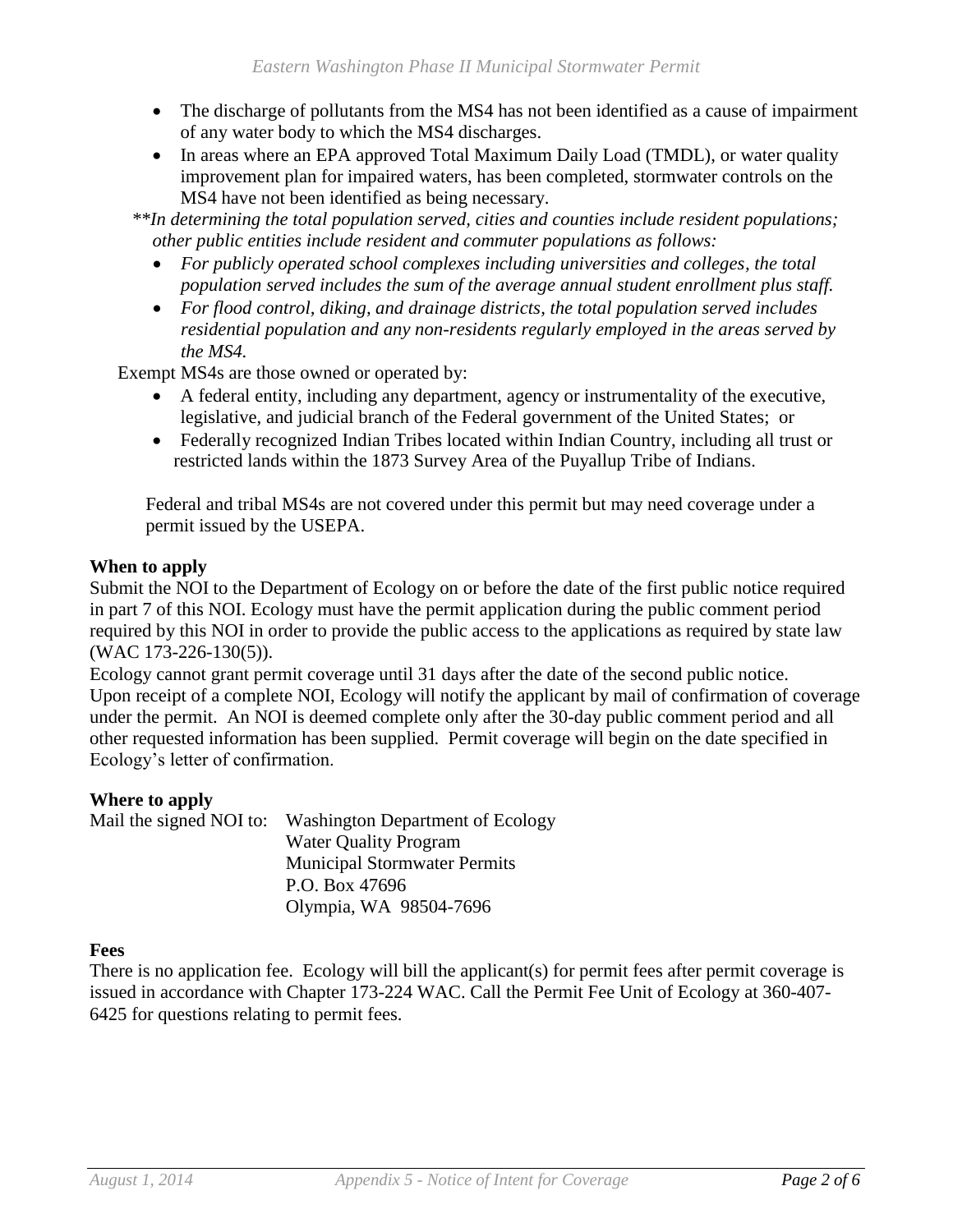## **Line-by-line Instructions**

#### **Part 1 – Owner/Operator information**

- A. Applicant information Fill out the name and mailing address of the city, county, or public entity that will receive coverage under the permit.
- B. Responsible Official or Representative Fill out the name, address and contact information for the principal executive officer or ranking elected official responsible for signing the application. See Part 8 for more information.
- C. Billing information If a separate department or office handles billing, enter the appropriate contact information. There is an annual permit fee associated with this permit.
- D. Primary Contact person Enter the name, title, address, phone number, and email for the person who will be in charge of developing the stormwater management program and meeting the stormwater permit requirements.
- E. Ownership status Check the appropriate box indicating the ownership status (e.g., city, county, or special district type).

## **Part 2 – Permit(s) under which the applicant is requesting coverage**

Check the box that corresponds to the permit(s) under which you are applying for coverage. The geographic locations covered by each permit break down as follows:

- **Phase I** covers entities within, or partially within the unincorporated areas of Clark, King, Pierce, or Snohomish counties; or the cities of Seattle or Tacoma.
- **Phase II Western Washington** covers entities in the census-defined urban areas of western Washington, and associated urban growth areas, some cities with populations over 10,000 or areas otherwise designated by Ecology.
- **Phase II Eastern Washington** covers entities in the census-defined urban areas of eastern Washington, and associated urban growth areas, and some cities with populations over 10,000 or areas otherwise designated by Ecology.

Note: Applicants may submit a single NOI to request coverage of all of the MS4s that they own or operate. For example, a single NOI may be submitted to cover the main campus and any satellite campuses of a university that may require permit coverage. Applicants requesting coverage for multiple sites/locations must list the locations for each site/location for which coverage is being requested. When more than one permit is checked, Ecology will consult with the applicant to determine whether to assign all the sites to separate permits or to one permit that will provide coverage.

## **Part 3 – Population served by the MS4**

Provide an estimate of the population served by the MS4 within the geographic area(s) covered by the permits. Cities, towns, and counties include only the resident population. For special purpose districts and other public entities that are not cities, towns, or counties, the estimate must include both resident and commuter populations. For example, a university may have a resident population of students who live on campus and a commuter population of students and employees who commute to campus. (See above for information on determining the commuter population in *Who does not need to apply?)*

## **Part 4 – Map requirements**

A. Is part of the MS4 located within Indian Country (within a reservation or on land held in trust for a tribe)? For the Puyallup reservation only, check "yes" if MS4 is located on trust lands and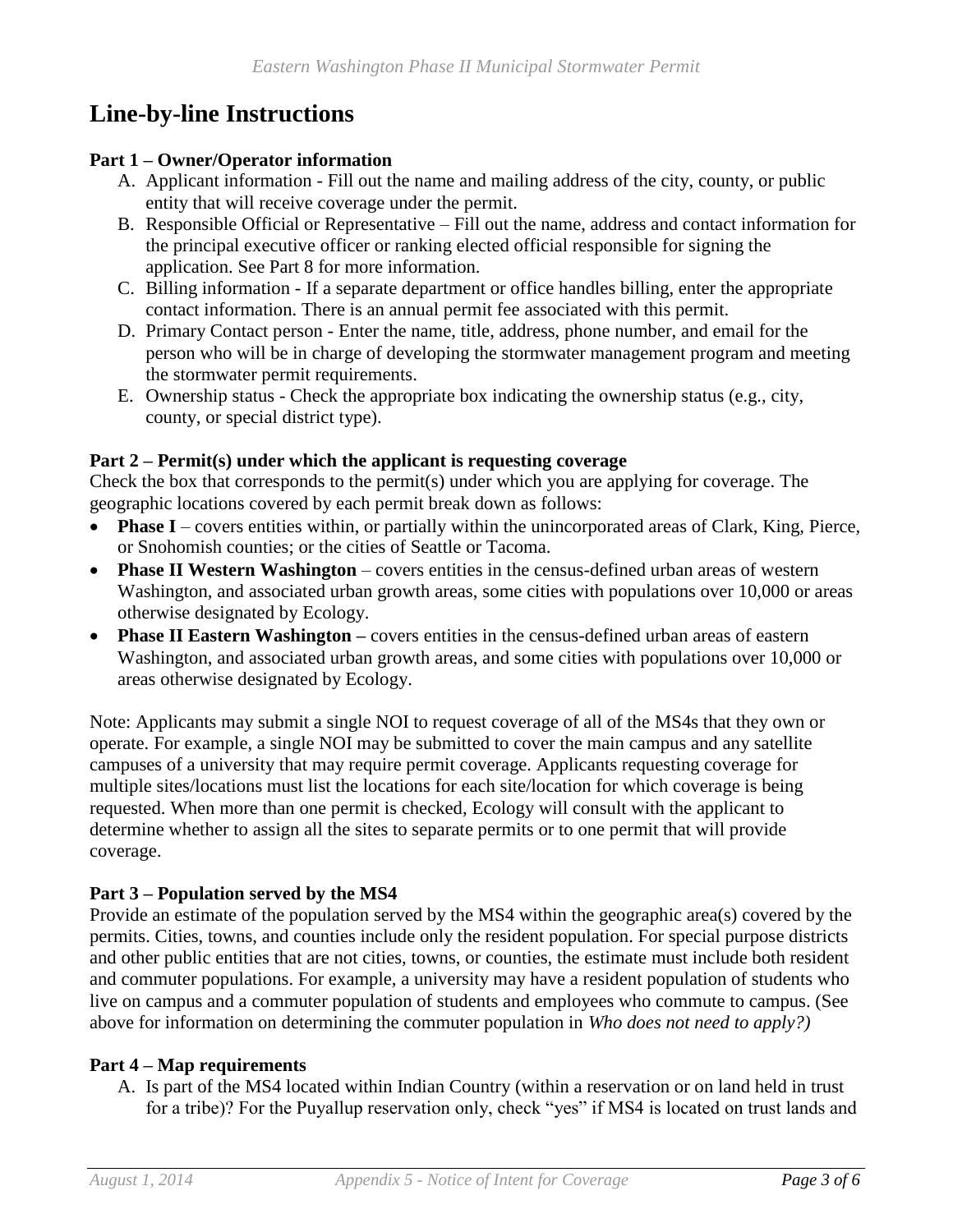"no" if any part of the MS4 is located on fee lands. The portion of the MS4 that is located on tribal lands will not be covered under these permits.

B. For special purpose districts only, attach a map or maps delineating the geographic area served by the MS4.

## **Part 5 – Co-Permittee information**

Complete this part of the NOI only if you are applying with another entity as Co-Permittees to meet the requirements of this permit. Permittees that apply as Co-Permittees are responsible for meeting permit conditions related to their discharge(s).

If you are applying as a Co-Permittee with another entity or entities, please include as an attachment to this NOI a summary of the permit obligations that will be carried out jointly among Co-Permittees. The summary must identify the other Co-Permittee(s) and must be signed by the other Co-Permittee(s).

## **Part 6 - Relying on another entity to satisfy permit requirement(s)**

Complete this part of the NOI only if you are relying on another entity to satisfy all of the requirements of the permit. Permittees may rely on another entity provided the entity satisfies all of the requirements it agrees to undertake (see 40 CFR 122.35(a)).

That other entity **must agree** to take responsibility and **implement** the permit requirement(s). Permittees that rely on another entity to satisfy all of their permit obligations remain responsible for permit compliance with those obligations if the other entity fails to implement the permit conditions. If you are relying on another entity or entities to satisfy all of the permit obligations, please include as an attachment to this NOI a summary of the permit obligations that will be carried out by another entity. The summary must identify the other entity or entities and must be signed by the other entity or entities.

## **Part 7 – Public notice**

You must publish a public notice in a newspaper of general circulation in the county or city in which the district or entity is located. The following sample public notice contains the required public notice elements.

## *Sample Public Notice*

*(Name and address of municipality, district or other public entity)* is seeking coverage under (select one of the following):

- **Phase I Permit** "National Pollutant Discharge Elimination System and State Waste Discharge General Permit for Discharges from Large and Medium Municipal Separate Storm Sewer Systems"
- **Western Washington Phase II Permit** "National Pollutant Discharge Elimination System and State Waste Discharge General Permit for Discharges from Small Municipal Separate Storm Sewers in western Washington"
- **Eastern Washington Phase II Permit** "National Pollutant Discharge Elimination System and State Waste Discharge General Permit for Discharges from Small Municipal Separate Storm Sewers in eastern Washington"

The proposed permit will authorize stormwater discharges from the municipal separate storm sewer system located in (*city, town, or county*). The permit requires *(Name of municipality, district, or other public entity*) to develop and implement a stormwater management program that:

- 1. Reduces the discharge of pollutants to the maximum extent practicable.
- 2. Protects water quality.
- 3. Satisfies appropriate requirements of the Clean Water Act.